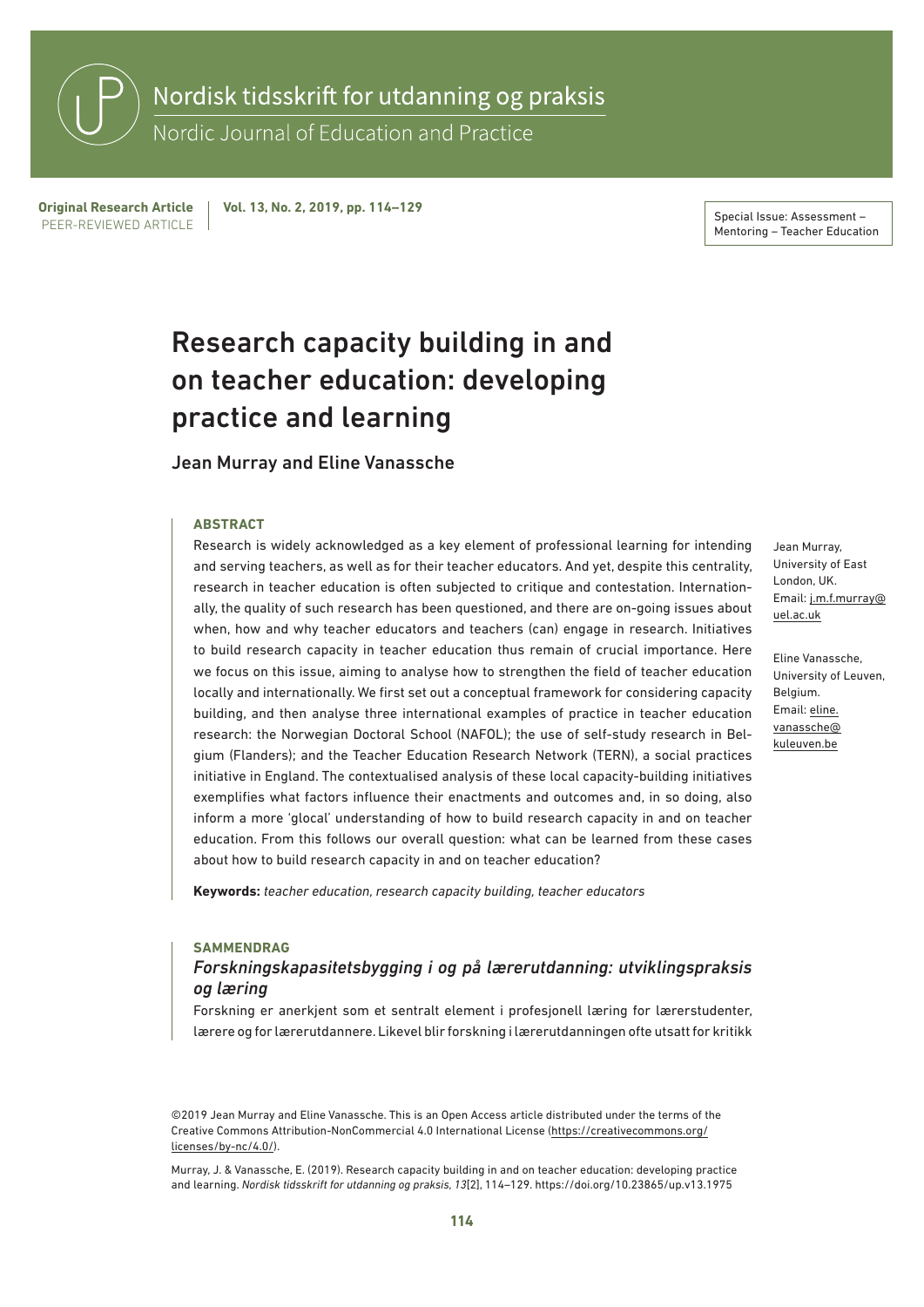og bestridelse. Internasjonalt blir det stilt spørsmål ved kvaliteten på forskningen, og det er en pågående diskusjon om når, hvordan og hvorfor lærerutdannere og lærere (kan) involvere(r) seg i forskning. Initiativ for å utvikle forskerkapasitet i lærerutdanningene er således av avgjørende betydning. Artikkelen fokuserer på denne problemstillingen, med mål om å analysere hvordan man kan styrke feltet for lærerutdanning lokalt og internasjonalt. Først presenteres et konseptuelt rammeverk for å vurdere kapasitetsbygging, før tre internasjonale eksempler av praksis i lærerutdanningsforskning analyseres: Nasjonal forskerskole for lærerutdanning (NAFOL); bruken av self-study forskning i Belgia (Flandern); og Forskningsnettverk i lærerutdanning (TERN), som er et prosjektinitiativ om sosial praksis i England. Den kontekstualiserte analysen av disse lokale kapasitetsbyggingsinitiativene eksemplifiserer hvilke faktorer som påvirker deres vedtak og utfall, og informerer på denne måten også om en mer 'glokal' forståelse av hvordan man bygger en forskningskapasitet i og på lærerutdanningene. Av dette følger vårt overordnede spørsmål: hva kan læres av disse tre casene om hvordan bygge forskningskapasitet i og på lærerutdanning?

**Nøkkelord:** *lærerutdanning, forskningskapasitetsbygging, lærerutdannere*

# 1. Introduction

Teacher education across the world is a field in which there are divisive and sometimes contradictory discourses and practices around what academic work and practice means for teacher educators (Murray & Kosnik, 2013). Teacher education is often positioned as research-informed or research-based, and teaching and research are often portrayed as synergistic in teacher educators' work and identities. And yet, research and teaching may also be viewed as separate or even competing activities, a familiar dualism which has historical roots in teacher education internationally. These tensions exist even when research is widely acknowledged as a key element of professional learning and development for intending and serving teachers, as well as for their teacher educators. Perhaps not surprisingly then, research both on and in teacher education is often subjected to critique, contestation and struggle.

These on-going issues about when, how and why teacher educators and teachers (can) engage in research, alongside the continuing international critiques about the quality of teacher education research, are part of our rationale for our starting point in this article – that initiatives to build research capacity in teacher education remain of crucial importance. The structure of the article is as follows: having first set out a conceptual framework for considering capacity building, we then analyse three international examples of practice in teacher education research: the use of self-study research in Belgium (Flanders); the Teacher Education Research Network (TERN), a social practices initiative in England; and the Norwegian Doctoral School (NAFOL). The contextualised analysis of these local capacity-building initiatives exemplifies what factors influence the actual enactments and outcomes of research in teacher education and, in doing so, also informs a more 'glocal' – that is both local and global – understanding of how to build research capacity in and on teacher education. Our overall question then is: what can be learned from these cases about how to build research capacity in and on teacher education?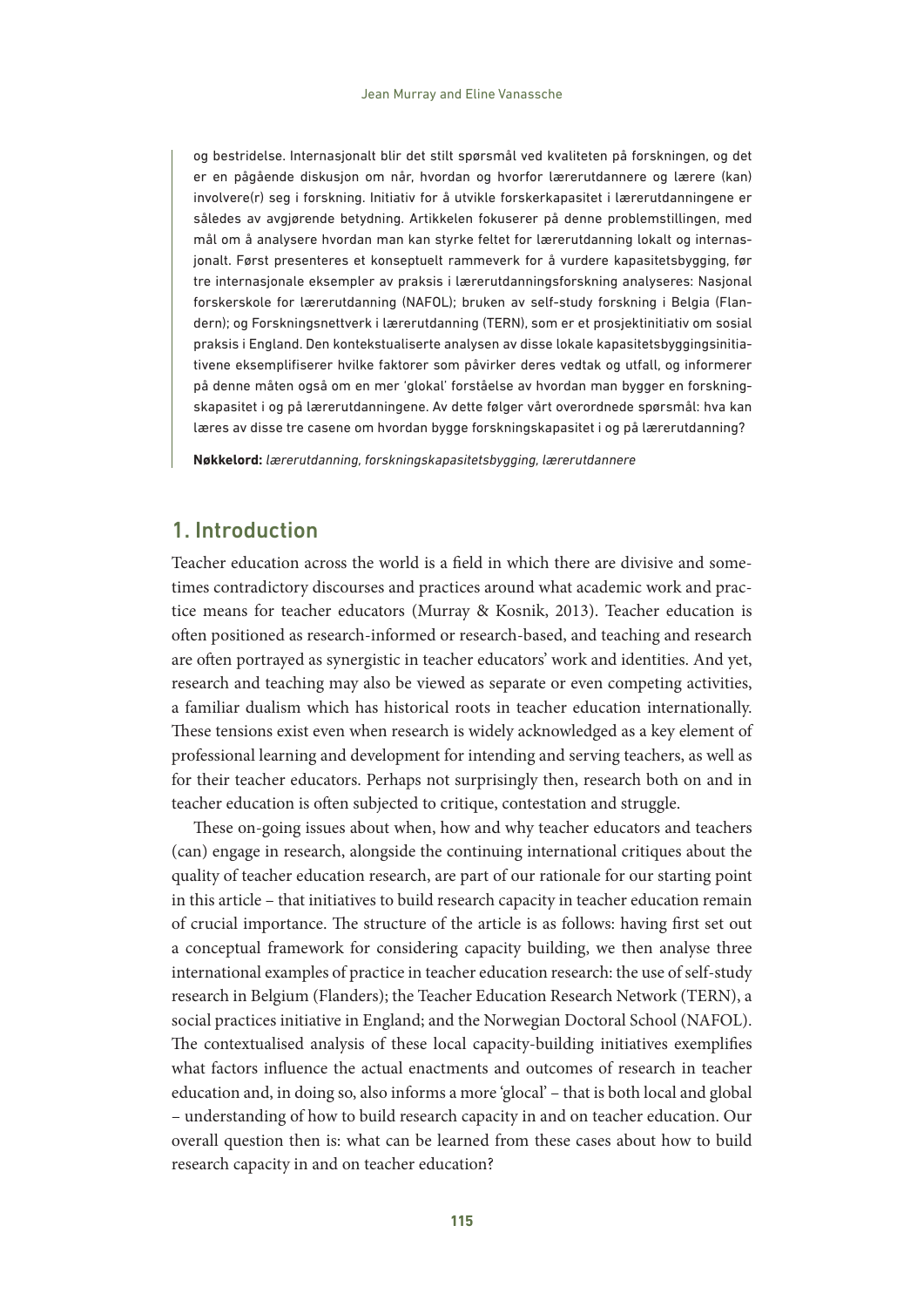## 2. The 'status' of research on and in teacher education

Research studies on and in teacher education are intricately connected. We define research *on* teacher education as the sub-field of education research which focuses directly on pre- and in-service programmes, including the histories, policies, practices, institutions, multiple stakeholders and individuals involved. Research *in* teacher education is defined as research conducted by those individuals and collectives who are active in such programmes. In some contexts, research *in* teacher education can be read, in part, as a response to disenchantment with the progress made by researchers who have produced knowledge about teacher education in remote, 'scientific' research settings.

As Menter et al. (2010) note, systematic and state-sponsored teacher education has a long history in many countries, dating back to at least the  $19<sup>th</sup>$  century, but teacher education research is a young sub-field of education research more generally. Internationally, the quality of the research on and in teacher education has been repeatedly questioned, perhaps because much of it remains small-scale (with very few large-scale studies involving more than one hundred participants), qualitative (often using self-report data collection methods such as interviews), practice-based (in particular, there is a strong self-study tradition emerging since 2000) and often unfunded (sometimes characterised as 'boot-strap' research).

There are relatively few attempts to theorise within this body of work, with the research often being descriptive, pragmatic or developmental (Menter et al., ibid) or reliant on 'reflection' as a core method. Cameron and Baker (2004) also found methodological weakness in the studies they reviewed. There is a cumulative effect here: as Menter et al. (ibid), Murray et al. (2009) and Cochran-Smith and Zeichner (2005) identify: 'the high volume of single studies and the paucity of large-scale, longitudinal studies reduce the cumulative and developmental impact of the research' (Menter et al., 2010:134) and its coherence. There is little doubt then that research on teacher education needs to be strengthened. Cochran-Smith and Zeichner (2005: 2) suggest the need to develop a rich portfolio of theory-driven studies' including 'accurate national databases' making 'cross-institutional and multivariate analyses possible' and multisite studies linking multiple smaller studies. Vanassche and Kelchtermans (2015) argue that this body of work will have to find ways to manage the tension between relevance and rigour, which is intrinsically connected with the double agenda of this research of contributing to the development of practice, but also 'the development of a publicly accessible and grounded knowledge base on teacher education' (p. 15).

Research on teacher education is often conducted by those who are also its practitioners and major stakeholders, that is, by the teacher educators, managers and policy makers of the field (Menter et al., 2010; Cochran-Smith and Zeichner, 2005, Murray et al., 2009). The emergence of research traditions is therefore closely related to the emergence of teacher educators as an occupational group in Higher Education and the trajectories of colleges of education and universities as their employing institutions.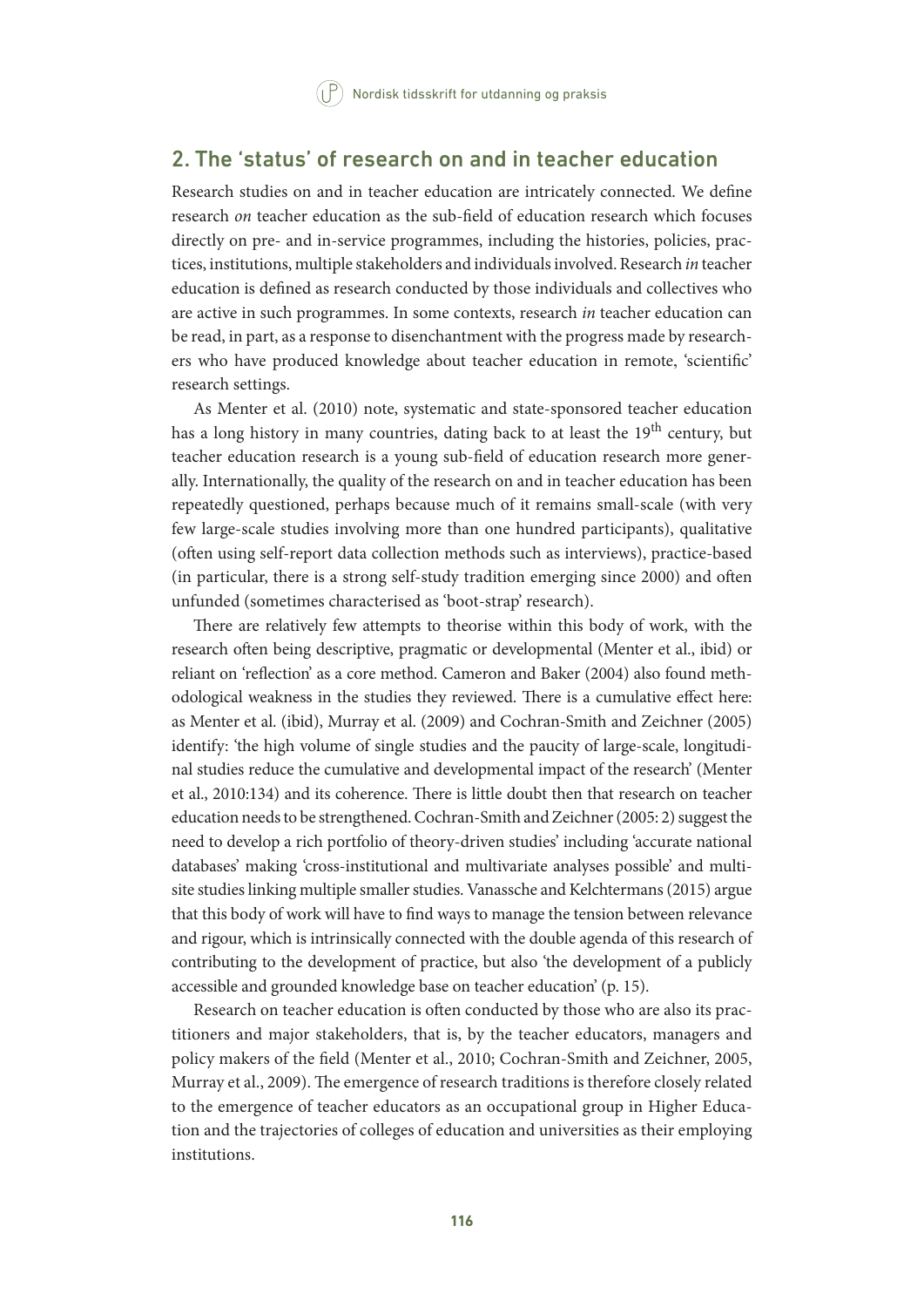This emphasis brings into play on-going issues about when, how and why teacher educators and teachers engage with research as consumers and/or as producers. The BERA RSA report<sup>1</sup> (2014) on research in and on teacher education across the UK, for example, identified various ways in which schools and teacher education institutions might engage with research. It identified three forms which such engagement might take: research informing programme design, here teacher educators are positioned as research consumers; research findings as a central element of programme content, here again teacher educators are consumers; and active research engagement and production of new knowledge, here teacher educators are positioned as producers. The report consistently emphasised the importance of research in developing the practice of serving teachers in schools, student teachers in training and the teacher educators offering pre- and in-service programmes. The report did not give a clear opinion on how teacher educators as research producers engage in the world of research and how that contributes to their work, practice and identity in Higher Education. Because of this omission, this highly influential report, sadly, could not address, in full, the issue of developing research capacity in and on teacher education.

In contrast, we contend that developing research for teacher education is central to strengthening the field and must necessarily involve close consideration of the teacher educators, undertaking the vast majority of the available research. We see research capacity-building initiatives then as essentially a targeted form of professional learning (or development) for teacher educators as individual practitioners and members of a larger professional community, which also has the potential to strengthen knowledge of practice, policy and identity in the field. The three cases put forward in the third section of this paper – the Norwegian Doctoral School (NAFOL); the use of self-study research in Belgium (Flanders); and the Teacher Education Research Network (TERN), a social practices initiative in England – adhere to this definition. Each case reports on an initiative taken to support (groups of) teacher educators locally in order to build research capacity on the individual, institutional and national level. These cases have not been selected to set a norm of 'good' research capacity, building initiatives. However, by carefully describing key elements in each of these initiatives and providing insight into the defining factors and processes, we aim to deepen our understanding of how to build research capacity in and on teacher education, making such building exercises both effective and sustainable - for individual teacher educators, the higher educational institutions in which they work and the national systems to which they contribute. In considering the analysis of these cases in relation to this question we will touch on a number of inter-related areas, including teacher educators' professional learning needs, research mentoring, institutional change, individual motivations and agency.

<sup>1.</sup> The British Educational Research Association and Royal Society of Arts (BERA RSA) report.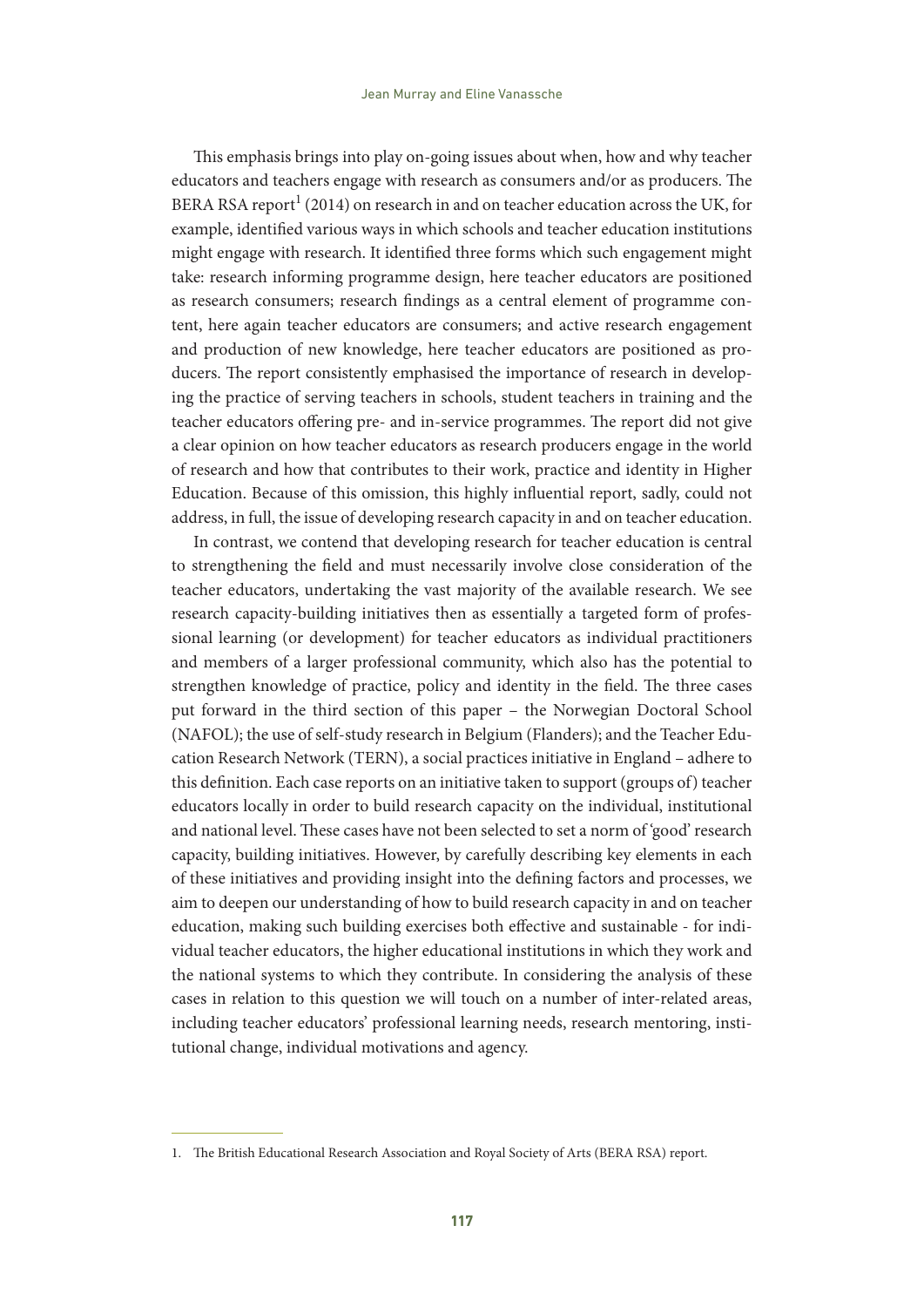## 3. Building research capacity in teacher education

We see central parts of capacity building as providing the support and opportunities for motivated researchers to acquire new skills, knowledge and understanding, thereby increasing their expertise. Our conceptual framework for this article therefore starts from an old but still valuable statement from Charles Desforges, a highly influential educational researcher in the UK. Desforges (cited in Davies and Salisbury, 2008: 9) expressed the key elements of capacity building in the following equation:

#### *Capacity = expertise* × *motivation* × *opportunities*

This equation has been widely deployed as an analytical tool in UK-wide capacitybuilding initiatives in the last ten years, particularly those generated within the Teaching and Learning Research Project (TLRP) (Pollard, 2008). 'Expertise' is defined in this body of work as the increased knowledge and understanding gained through participation in the initiative; the word can be understood here as signifying the acquisition of both individual and communal knowledge. 'Motivation' focuses on the individual - and sometimes institutional or communal – strength of will to participate. The word 'opportunities' aims to capture the quality and quantity, range, depth and breadth of the learning offered through participation in the initiative. Each part of the equation needs to be designed, deployed and evaluated to enable a successful initiative. In writing about this equation, Davies (2008) identified that 'the use of the multiplier here means that with just one element absent from an initiative, the sum of the equation becomes zero' (cited in Murray et al., 2009; 945).

We argue that, in order for research capacity-building initiatives to achieve degrees of success and sustainability, a number of variables need to 'line up'. In order to develop our arguments further we now turn to describe and analyse three research capacity-building initiatives in teacher education research in three different European countries. We have deliberately chosen initiatives of different types and scales in order to illustrate some of the many variables at play.

## 4. Research capacity-building case studies

## 4.1 The use of self-study research in Belgium (Flanders)

The context of the first research capacity-building case study is a two-year interinstitutional professional development project in Flanders, which was launched under the title 'Learning and facilitating learning in the workplace: A self-study project in teacher education' in 2009. The project was competitively funded by the School of Education (a collaborative teacher education consortium) and engaged six teacher educators from various institutions in the systematic study of their practice. The project was inspired by the international research community of Self-Study of Teacher Education Practices (S-STEP) (a.o. Louhgran et al., 2004; Vanassche & Kelchtermans, 2015a), but also clearly aided by a growing awareness of the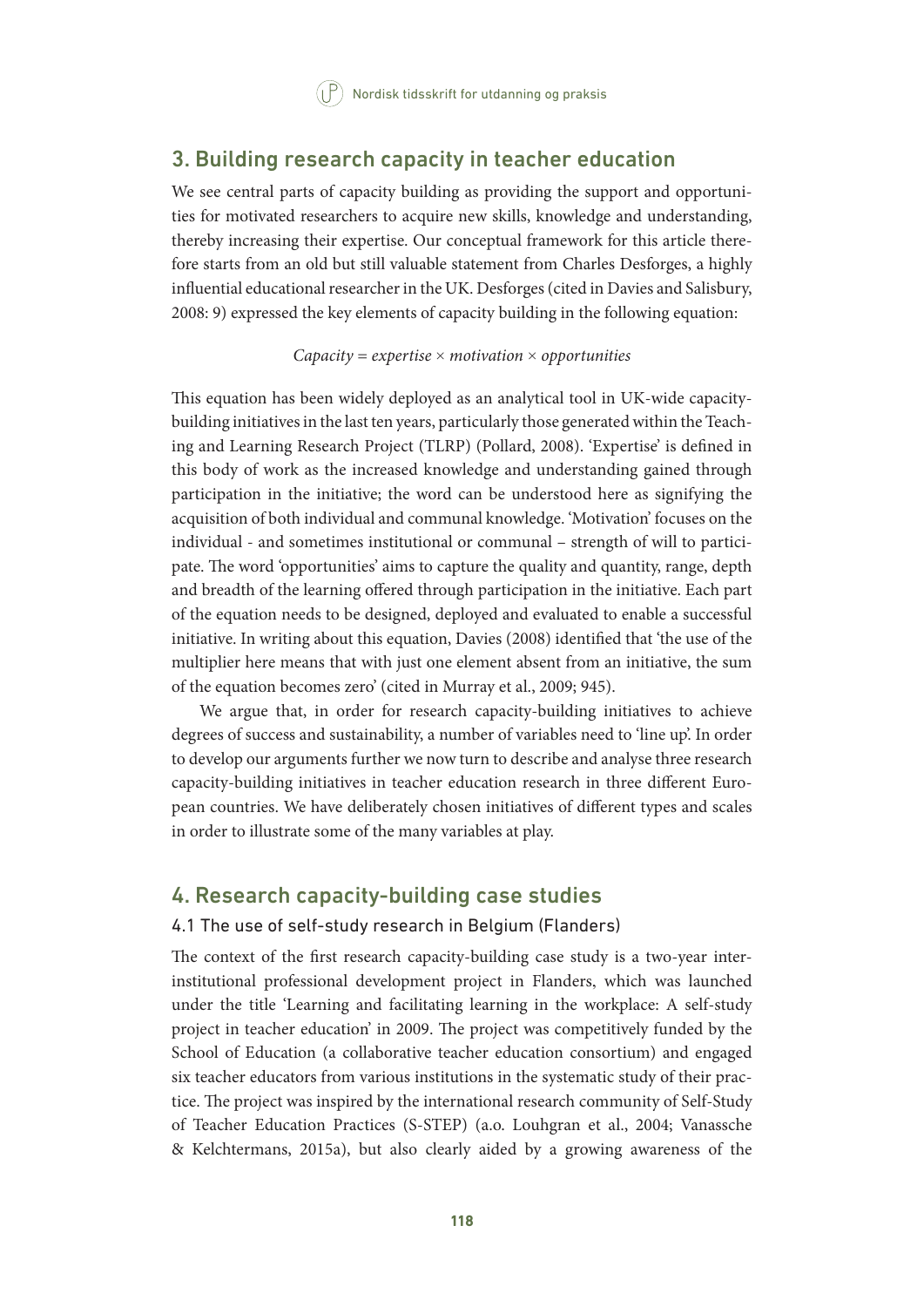importance of research in developing the practice of teacher education, regardless of where practice is located.

Flanders has a dual system of higher education with, on the one hand, universities offering research-based academic training and, on the other hand, Colleges of Higher Education (polytechnic institutions located outside of university) and Centres for Adult Education mainly providing programmes for professional and vocational training. While the latter have started to develop research expertise, this expertise consists mainly of applied forms of research, with theory-building research still firmly nested in the university sector. Thus, teaching and research in Flemish teacher education have led separate historic and institutional lives, making the plea for all teacher educators to develop research capacity and become research-active easily heard.

To balance out participants' limited research expertise and build their research skills, a rigorous theoretical and methodological support system was put in place. Geert Kelchtermans initiated the project in his role as Professor of Education at the University of Leuven and acted as the overall project supervisor. Eline Vanassche joined the project as part of her ongoing doctoral research on teacher educator professionalism. Both of them acted as academic facilitators, organising monthly research group meetings, coaching teacher educators in the design, implementation and analysis of their self-study of practice, and providing the theoretical tools (e.g. research literature, theoretical frameworks, concepts) for framing their research questions and analysing data. These whole group meetings were supplemented with individual support through email, telephone and one-on-one meetings with the facilitators.

Analysing recordings of the research-group meetings and facilitators' journalwriting (Vanassche & Kelchtermans, 2016) showed the project varied widely in terms of the effects – broadly defined – it generated for participants and their institutions. A detailed analysis of how the pedagogical principles on facilitating a teacher educator research group actually played out in practice (and why) was reported elsewhere (see Vanassche & Kelchtermans, 2015b; Ritter et al., 2018). Here, we limit ourselves to analysing one crucial determinant in the process, that is, the level of institutional support teacher educators received. Or, more precisely, the crucial importance of the degree to which teacher educators' normative beliefs – as evidenced in their self-study research agenda – accorded with the collective practices and beliefs on the institutional level – as evidenced in the operating curriculum policy. In most cases, these priorities did align, resulting in a joint commitment and ownership of the research agenda, which also involved clear consequences for the structural conditions provided to teacher educators to participate in this research project. Efforts were made to manage their workload effectively, results were shared at staff meetings, colleagues actively took part in the research, and so on. These practical benefits also carried important symbolic meaning for the teacher educator participants.

In cases where priorities did not align, 'not only did the dissemination of the developed understandings fail to occur, but also the professional development of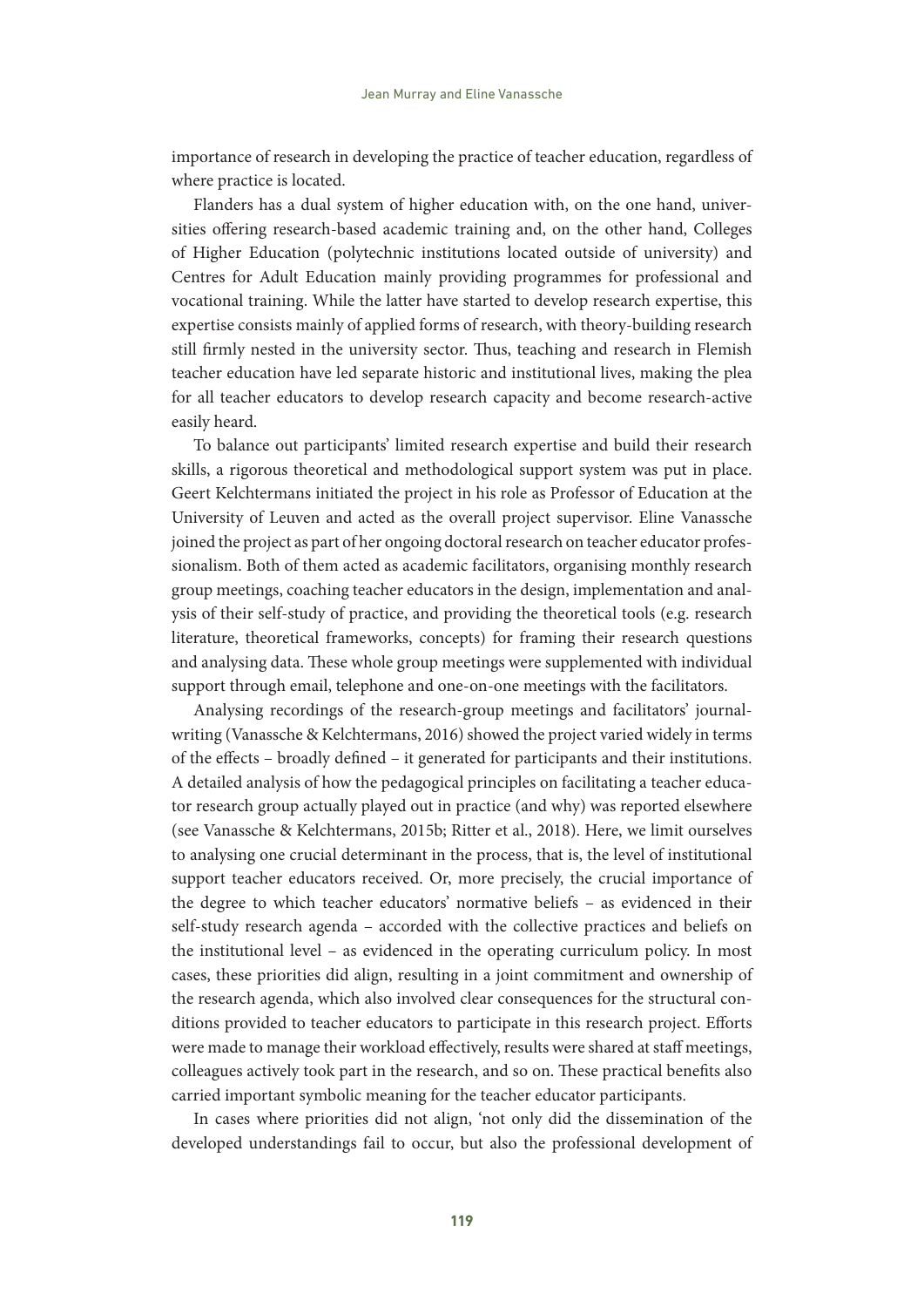the individual teacher educators and the relationships with their colleagues became at risk' (Vanassche & Kelchtermans, 2015b: 11). The latter became overwhelmingly clear in a narrative analysis of the professional learning of one teacher educator in the project (Vanassche & Kelchtermans, 2016), whom we refer to as John. Through his self-study of practice, John sought to understand the importance of the more personal characteristics of teaching (e.g. enthusiasm, personality, care) in his teacher education approach. This research interest – and the normative assumptions about teacher education to which it spoke – explicitly contested the competency-based curriculum approach in his institution. Over the course of the project, and the various dissemination activities it encompassed, these two very different normative agendas of teacher education were made public with severe consequences. Most importantly, John's trustworthiness as a researcher and the validity of his research outcomes were questioned. His 'experiment' was merely being tolerated, in part because his teacher education practice was framed as 'marginal'. Overall, this meant that an important premise underpinning this – and many other – research capacity-building projects was not realised; that is, processes of individual professional development serving as a catalyst for programme and institutional improvement (see Newmann, Bruce King & Youngs, 2000, among others).

#### 4.2. Regional research capacity building in England

This section of the article focuses on an inter-institutional research capacity building in England, part-funded by the Economic and Social Research Council (ESRC) as part of a series of UK-wide initiatives under the auspices of the Teaching and Learning Research Programme (TLRP) (Pollard, 2008). This ambitious initiative was called TERN (Teacher Education Research Network); it ran for more than four years in various forms and involved the Education Departments of seven universities in the North West England. Here we focus only on one year of the project, which had a major focus on building capacity in and on teacher-education research through a social-practices model of research engagement. This project was extensively reported at the time of operation (Gardner, 2009; Murray et al., 2009, 2011) and we drew on some of those accounts here.

At the heart of the network were 44 teacher educators (all from the participating universities), who formed research groups around themes which were either personally or institutionally relevant. All the teacher educators were nominated by their universities as 'early career' researchers, well-motivated to both develop their own research expertise and to contribute to capacity building in their university departments. Only one third of the group had doctorates, but most others were studying to achieve this qualification. This is a profile commonly found in teacher education in England, where practical experience of school teaching is prioritised over research as a recruitment criterion. Demographically, the group was also representative of teacher educators in English universities; 30 were female and 14 male; 70% were over the age of 40.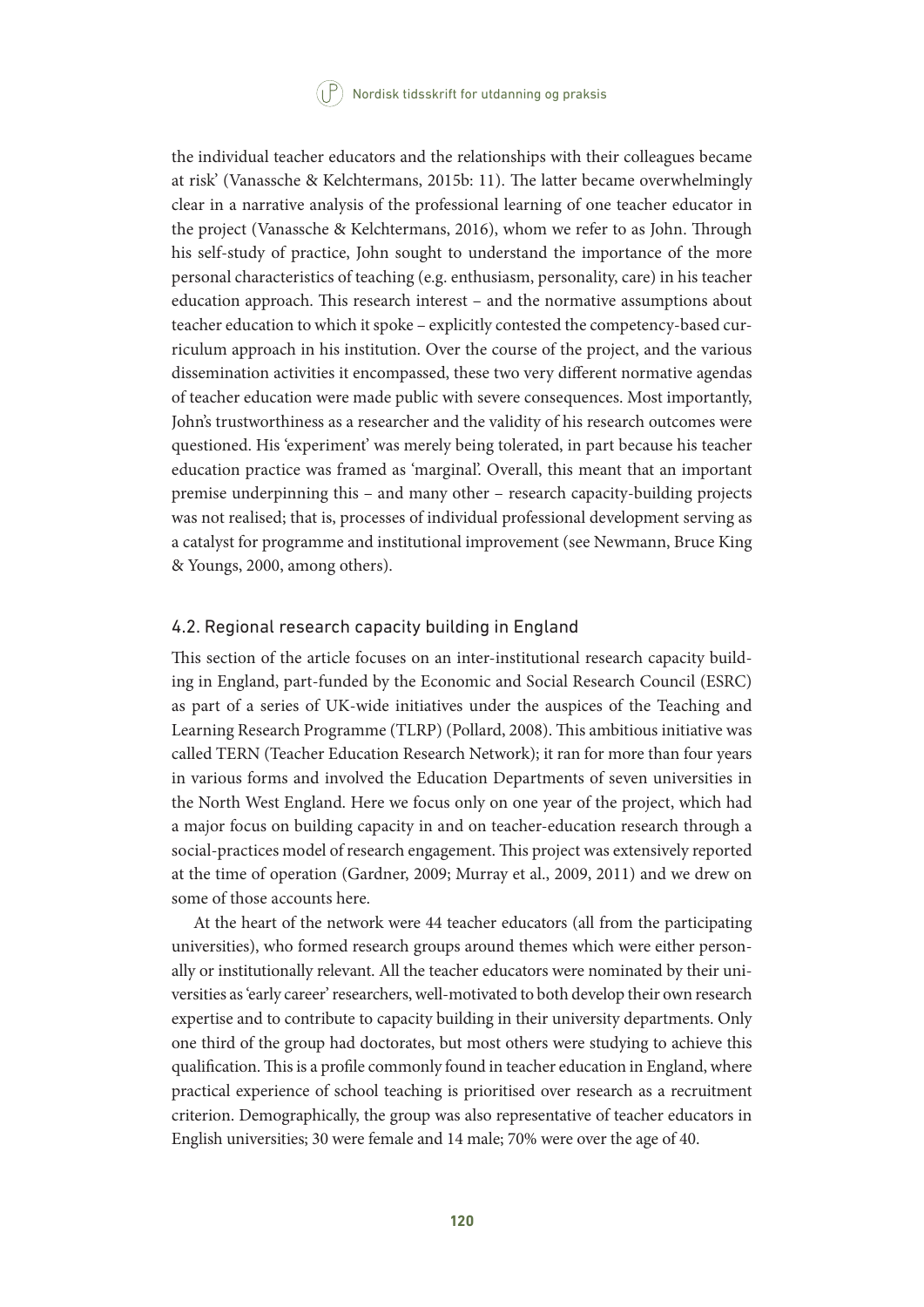All the universities in the project supported it enthusiastically from the start, in part since it could contribute to building their departmental research capacity before the Research Excellence Framework (REF) audit of 2014, in which the quality and quantity of research 'outputs' from each university are assessed nationally. They signed up to release all the participating teacher educators from normal teaching and management responsibilities to participate fully in the project.

The aim of the project was to provide ways for individuals and groups to engage in 'an active community of researchers successfully practising the principles of supportive interaction, collaboration and participation' in the initiative (Gardner, 2009: 2). It was facilitated and led by three senior researchers, two from the region and Jean Murray as an 'outsider' from London. Other UK and international researchers also gave inputs into the project. Over the year in question, participants met regularly both in face-to-face meetings and online, with opportunities offered including: learning about teacher-education research nationally and internationally; mentoring on academic writing and personal development; debates on theoretical frameworks for research; sustained guidance on developing viable proposals for research grants; engaging in debate with senior national and international researchers in teacher education; and creating institutional research development plans.

Overall, the project was judged by the external evaluator to be effective in meeting its aims: it created the desired active community and the participants had an 'overwhelmingly positive perception of the personal impact of TERN' (Gardner, 2009: 2). In general, research expertise for the participants was enhanced and research capacity grew in their university departments. These findings were welcome to the project leaders, of course, but we were aware that there were distinct variations in the ways in which individuals and institutions benefitted from the project.

Analysing the full data set from the internal evaluation (Murray et al., 2009) showed that conflicts between differing professional commitments and institutional imperatives were often part of the cause of this variability. For instance, 40% of participants reported distinct dissonances and difficulties restricting their full participation in the project. Some of these problems were personal (for example, child care issues, illness, bereavement) but the majority were caused by institutional factors. Influential factors here included how participants managed their 'day jobs' teaching on intensive pre-service programmes alongside research engagement and how they managed conflicts for themselves and for colleagues, including their perceived 'entitlement' to develop their research expertise through being a 'chosen one' on the project. But we also found personal motivation and underlying attitudes – or dispositions – to research to be important factors in how individuals deployed their senses of agency (Murray et al., 2011). For example, working in the same university, both Laura and Joe derived some personal success from the project; both saw teaching and research as integrated and synergistic in their work and identities; both lived with enduring institutional dissonances around their engagement in research, but they did this with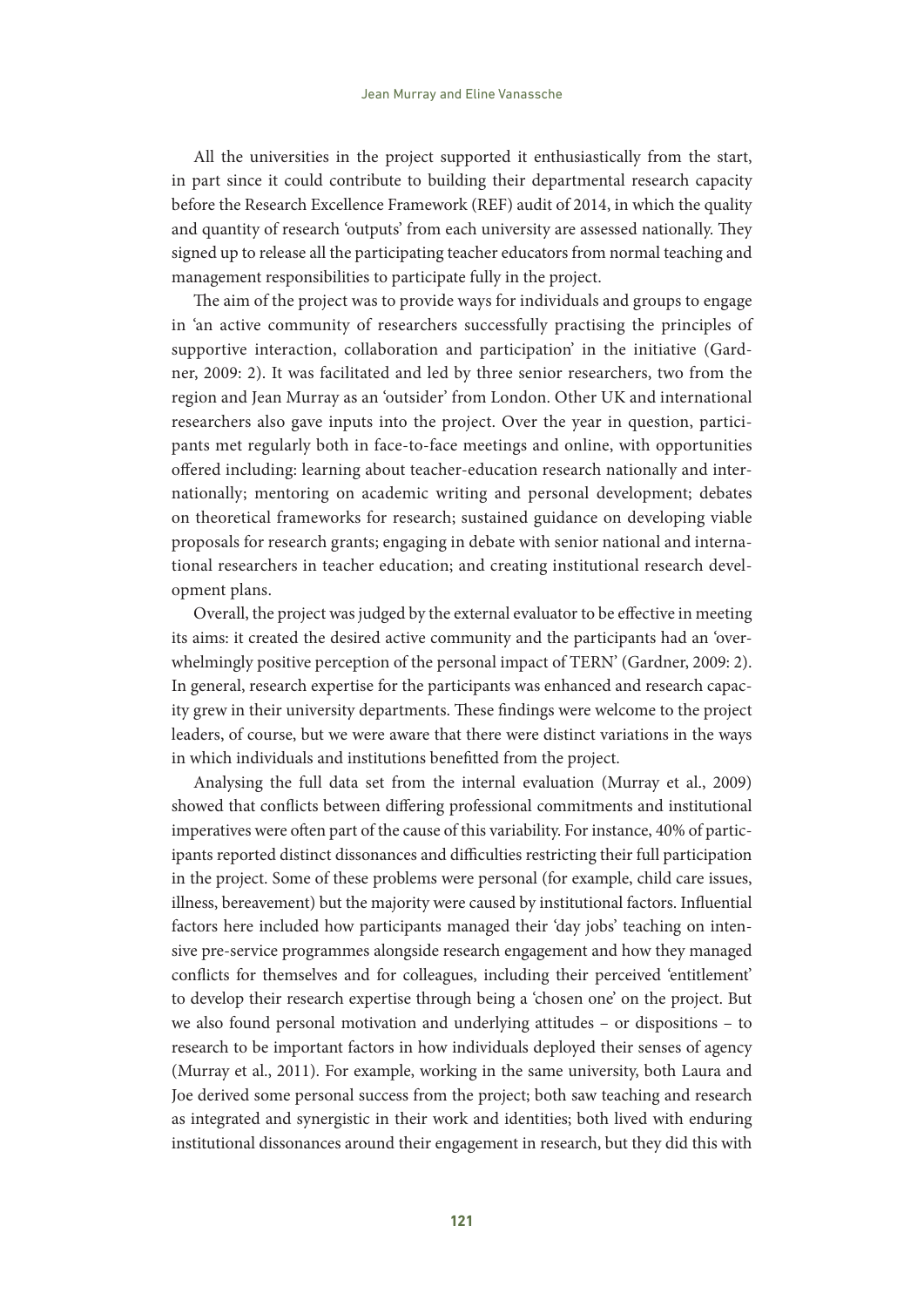differing expectations about their future research. This was not least because of the ways they deployed personal agency in navigating and negotiating the research-teaching nexus within their work as teacher educators (see Murray et al., 2011).

#### 4.3. The Norwegian Doctoral School (NAFOL)

Our final example of a research capacity building exercise is of a very different scale to the two previous examples. NAFOL – The Norwegian National Research School in Teacher Education – is a national initiative funded by the Norwegian government from 2010–2019. Unlike the other two projects described in this article, NAFOL is an on-going initiative; the final evaluations have not been completed, and there is, as yet, little evaluative writing about it in English. We therefore cannot report on the impact of the initiative at national, institutional and personal levels with the same degree of detail as for the Flemish and UK initiatives, but rather explore what this case teaches us about the importance of policy discourse and practices which advocate a particular type of teacher educator professionalism (i.e. including a focus on research) for the success of capacity-building initiatives in teacher education.

As Smith (2015) identifies, NAFOL was in part the result of a 2004 report by the Norwegian Research Council, in which Norwegian educational research was criticised and all higher education institutes were challenged to improve research outcomes and infrastructures. The further development of NAFOL was a policy shift, beginning in 2017, to locate all teacher education programmes at Master's level (Vanassche et al., 2015). This move included all programmes taught in the University Colleges, where teacher educators had not previously been required to have doctorates or equivalent research experience. It should be noted that within both colleges and universities, there are teacher educators without doctorates, often brought into higher education because of their knowledge and experience of school teaching (Ulvik and Smith, 2019). These teacher educators are though still working within a system in which 'inquiry learning and the production of publications are the norm' (Vanassche et al., 2015: 47).

One aim of NAFOL was to increase the number of teacher educators with doctorates in the colleges and universities, strengthening the professional identity and research knowledge of these staff (Smith, 2015) and equipping them to supervise research-based Master theses. But another aim included making a coherent response to repeated criticisms about the quality of teacher education through the further development of research-informed programmes. A longer-term aim was also to enhance the quality of teachers and teaching in schools through the improvement of teacher education (Vanassche et al., ibid).

Involving a network of 23 teacher education institutions and currently led by Kari Smith, NAFOL works, in the main, with staff already accepted into an academic doctoral programme at a Norwegian university. These PhD students, once enrolled on the NAFOL programme, work in cohorts of around 20 for four years,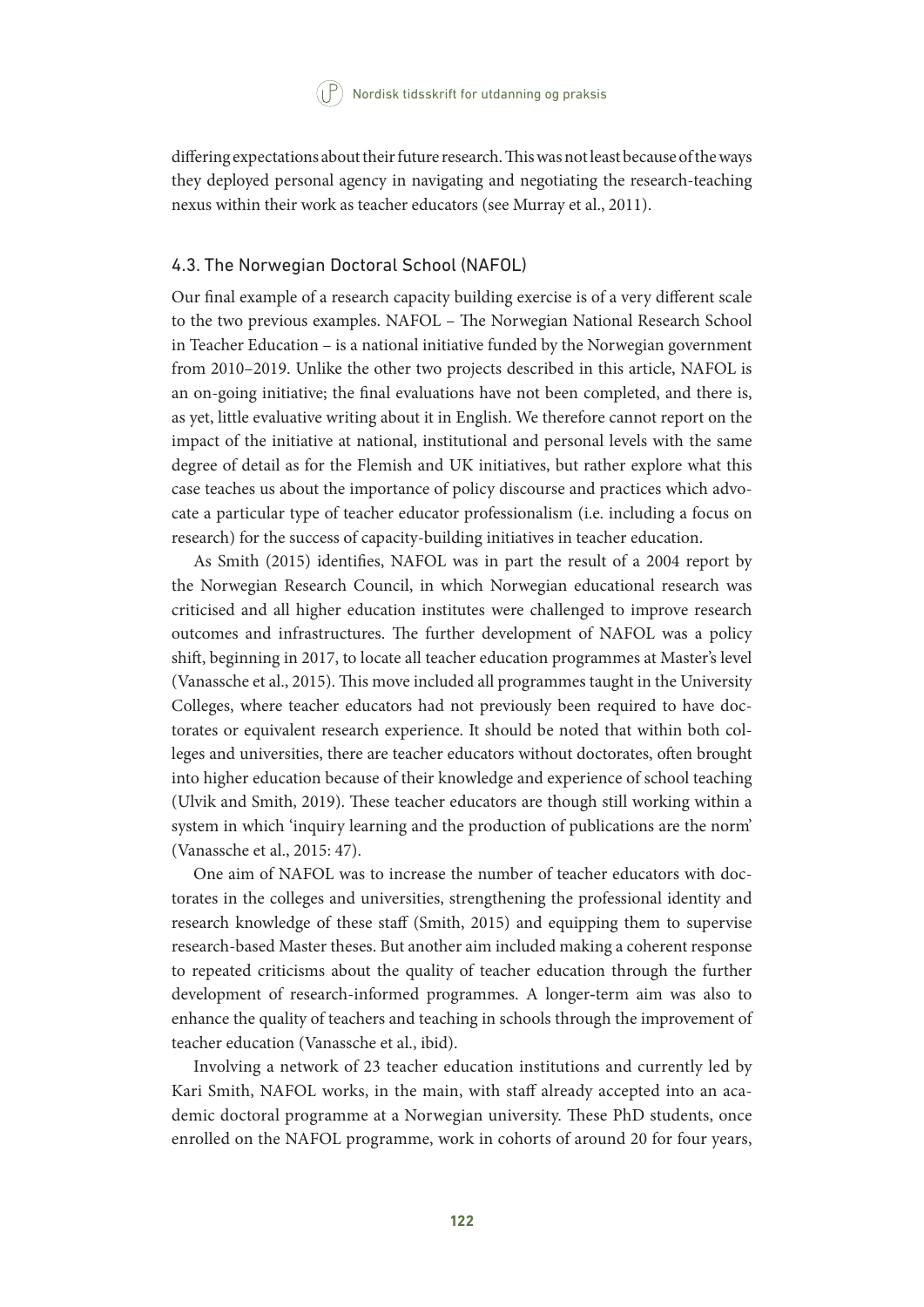attending four seminars each year. NAFOL also offers three seminars a year for teacher educators who do not want to study for a doctorate but still wish to develop their practical expertise informed by self-studies, action research projects and curriculum development. As Vanassche et al. (ibid) identify, this alternative leads to a broader qualification called 'first lecturer' (førstelektor). Another innovative aspect of NAFOL then is the double aim of first, enhancing the development of high-quality doctoral work, and second, providing support for practising teacher educators to develop identities as practitioner-researchers, achieved through the same research school.

Activities at the seminars include guidance and feedback from senior academic staff and peers on research methodology and methods, literature reviews, theoretical and conceptual frameworks, academic writing, opportunities to critique journal papers in preparation, and the study of issues in teacher education research, practices and identities. In addition to the face-to-face meetings, each cohort also has online communication groups set up on social media. The programme is designed 'to pull doctoral students out of isolation' (Vanassche et al., 2015: 45) and to integrate student voices within it.

Both authors of this article have personal experience of working as international facilitators with NAFOL cohorts during some of their seminars. This experience of communal working was a revelation, not least because of the very high quality of the academic debate and peer critique shown by the students at each learning opportunity, whether that was responding to a formal lecture on trends in teacher education across Europe, reading and responding to draft journal papers or offering critiques of relevant theories. It was clear to us that each cohort had created a genuine 'community of practice' (Wenger, 1998) in which individual learning about research and practice in teacher education was magnified through the application of powerful communal knowledge, understanding and empathy.

In terms of its impact, NAFOL has had excellent mid-term international evaluations, as well as achieving recognition and respect in the Norwegian educational research community (Smith, ibid; Vanassche et al., ibid). All the original institutions continue to participate in the initiative. In the first two cohorts, there was a completion rate of around 90%, alongside the production of two edited books, many journal publications and numerous conference presentations. Current predictions are for 160 doctoral graduations by 2019 when the current tranche of national funding comes to an end (Smith, ibid; Vanassche et al., ibid).

The initiative is clearly an integral part of Norwegian educational research policy, aiming to transform a practice-based teacher education into research-informed teacher education, and it is clearly already multiplying the number of doctoral graduates in the field. Yet the ultimate success of the initiative will be seen through the achievement of two inter-linked aims: an improvement in Norwegian teacher education and schooling; and a substantial enhancement of the quality of Norwegian research in, on, and with teacher education.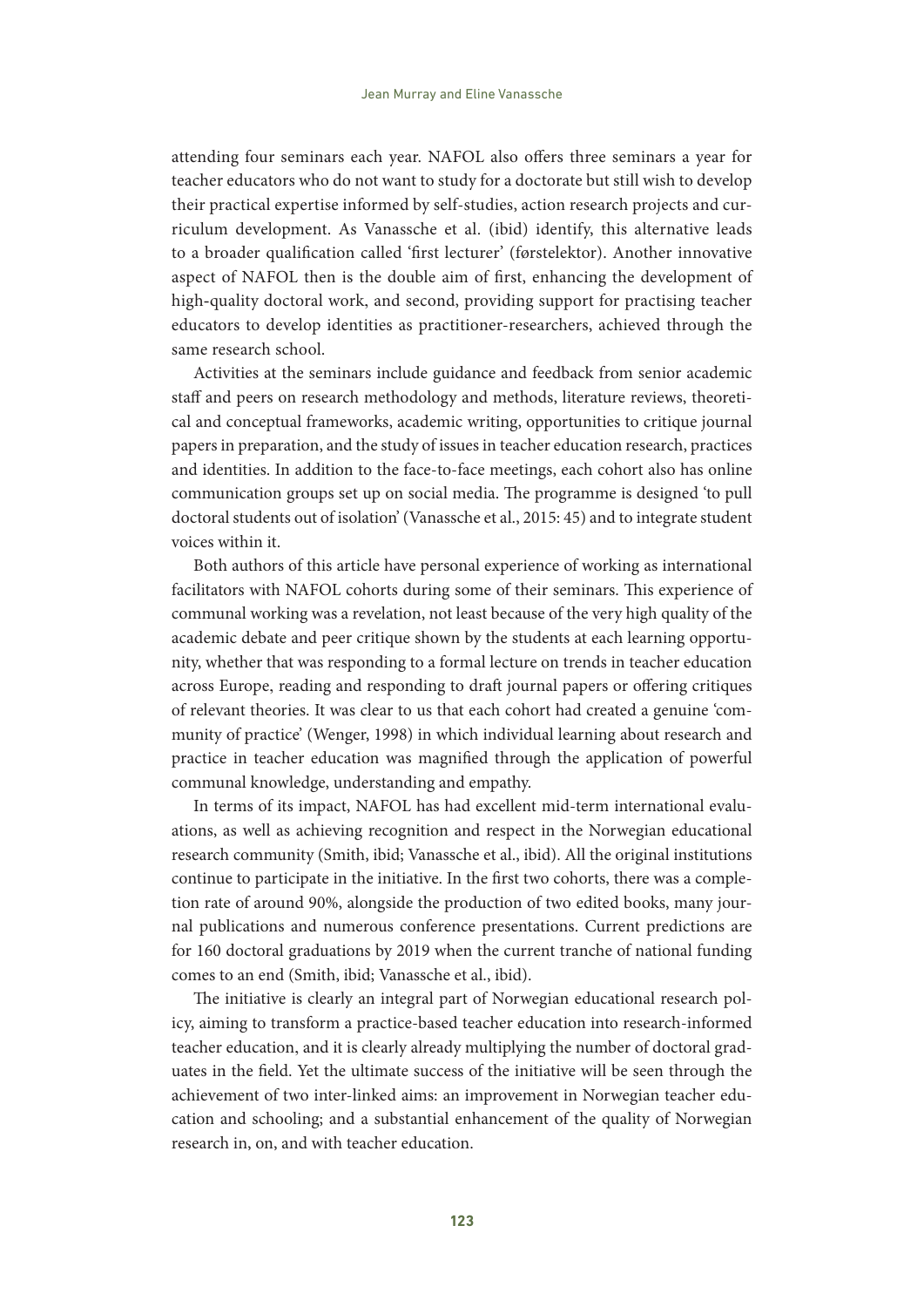# 5. 'Good' examples of practice in developing research capacity

As we have identified in Section 1, in all teacher education systems there are varying and sometimes contradictory discourses, practices and attitudes to active research engagement by teacher educators. These are, of course, differentiated in their effects across different teacher education systems and institutions, and we have explored such issues in previous work (see, inter alia, Vanassche & Kelchtermans, 2015b; Murray & Kosnik, 2013). In this section of the article, we revisit the three cases presented above in terms of the Desforges equation in order to answer our overall question: *what can be learned from these cases about how to build research capacity in and on teacher education?*

The first two projects we have presented here are complete and both were widely acknowledged to be successful. In terms of the Desforges equation, cited above, we could then argue that capacity was enhanced because motivated individuals were given structured opportunities to increase their research knowledge and hence their expertise. And yet, this equation alone cannot explain some of the more nuanced findings from both projects. For example, despite formal exemptions from regular work, including teaching duties, some teacher educators struggled to find enough time for full participation and subsequent research development. In some cases, the teacher educators found tensions or even conflicts between maintaining their core work with their students and colleagues and their research. Despite institutional 'buy-in' to the projects, others faced conflicting demands from their institutions, or their perceptions about research did not fit with how teacher education work was understood in their workplaces.

We do not yet know whether the NAFOL 'students' will have faced similar conflicts, but previous studies indicate that consideration of the socio-cultural contexts for research within the teacher education institutions is a key factor influencing capacity building (Murray et al, 2009, 2012; Tack, 2017; Vannasche & Kelchtermans, 2015b). This is hardly surprising, given that these institutions instantiate the discourses and practices of teacher education into the physical and organisational spaces within which teacher educators and their students work. We would suggest that in the first two projects discussed here, teacher educators' struggles with varying institutional imperatives played out in the tensions and conflicts some experienced, and impacted – perhaps inevitably – on the opportunities offered by the projects and in the individual and communal learning which resulted. To the Desforges capacity-building equation of capacity = expertise  $\times$  motivation  $\times$  opportunities, we add then our understanding that the inter-relationships between research in and on teacher education mean that any initiative is necessarily framed by deep-rooted institutional factors and by the broad discourses and practices as extant in the field of teacher education at the time.

Desforges (ibid) includes motivation as a central element of his capacity-building equation. We consider that the term 'motivation' needs to be re-conceptualised to encompass a broader understanding of what participating individuals' dispositions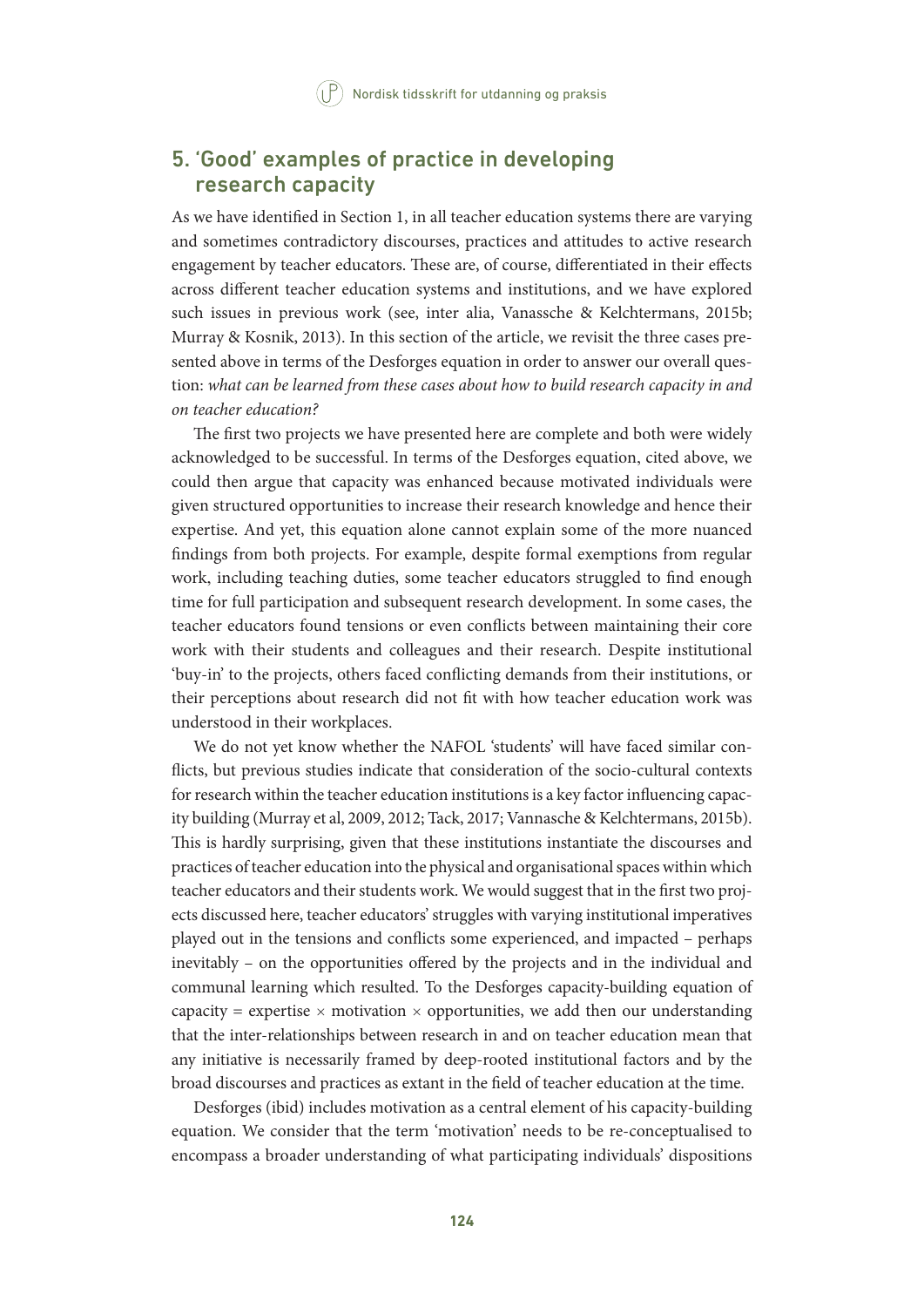to research (Murray and Mahony, 2011; Tack and Vanderlinde, 2016) might be, that is, the ways in which individuals understand research, their capabilities and senses of agency to participate in it, and its relationship to their broader practice. For example, Tack and Vanderlinde's statistical analysis resulted in four subscales of what they call 'researcherly dispositions': 1) being a smart consumer of research; 2) valuing research; 3) being able to conduct research; and 4) actually conducting research. Interestingly, they point out that the last two factors could not be combined into a single factor, so in this study, teacher educators who were capable, ready and willing to be researchers still did not actively engage in research production. As illustrated in the capacity-building examples above, an important piece of the answer to this puzzle lies in the working conditions in teacher-education institutions. Brief indications of what these conditions look like have been given in the English and Flemish cases, including the structural (i.e. available time, expertise, etc.) and symbolic (i.e. aligning definitions of teacher education and research on the individual and institutional level) conditions necessary to actually perform research. Murray and Mahony's study (2011) of 54 'research successful' teacher educators in the UK also indicates some of the ways in which the workplace and its norm-referenced practices impact on research production. We have only limited evidence of the influences which dispositions to research had on individuals' participation in the first two case studies here, but we would suggest that this is an important factor taking us well beyond simple 'motivation' to participate in the initiatives.

An additional factor affecting participation in the projects is the effects of growing performativity cultures and increasing managerialism in all aspects of teacher educators' work, but perhaps particularly in research. Research production is now measured and judged in diverse ways, including tenure track systems for individual career progression in countries as diverse as the USA, Australia, the Netherlands and Belgium (Flanders), and research audits in place to measure the quality and quantity of communal and individual research in countries including the UK, New Zealand and Australia. These are 'regimes of calculation' (Dean, 1999: 18) and compliance, which offer rival forms of knowledge and expertise, and sometimes claiming authority over longer-established professional practices of research and professional learning. This is important in that the ways in which knowledge of research is generated are contingent, at least in part, on the 'organised practices through which we are governed and through which we govern ourselves' (Dean, 1999: 18). Individual and communal senses of agency are also important here in navigating and negotiating the complexities of work as a teacher educator within performative, institutional cultures. We thus argue that, in order for research capacity-building initiatives to achieve degrees of success and sustainability, a number of variables need to 'line up', or rather to make sense individually and communally for the participants.

We have already acknowledged that the three projects described here are of different scales and have some different intentions and results. Yet, they also share some communalities: in each project, for example, the aims included building capacity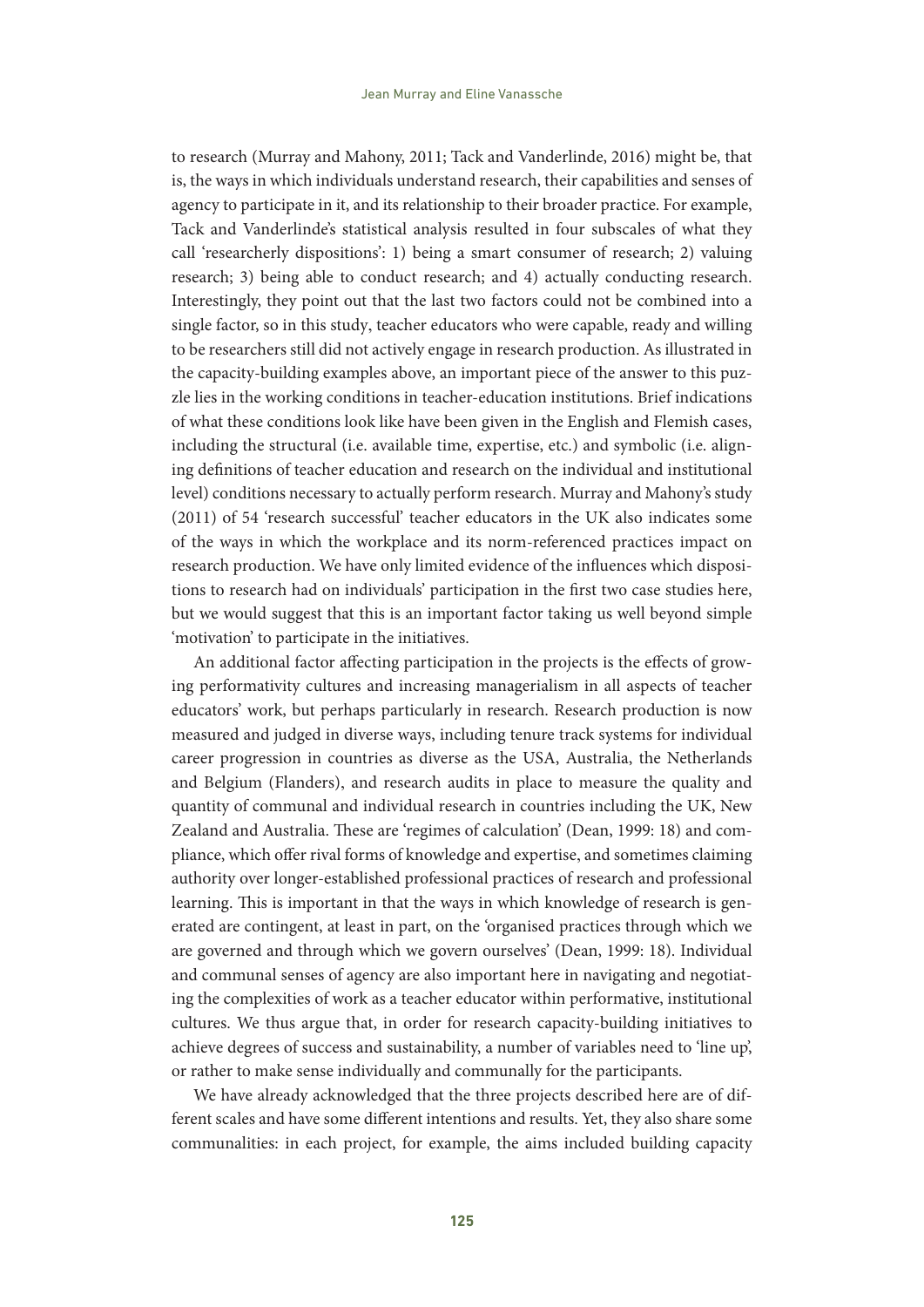to strengthen teacher education research and to deploy that research to improve or change the quality of teacher education programmes. Each initiative includes a focus on essential areas of research learning, for example, the development of robust research designs and conventions of academic writing. Teacher educators' voices are valued in structuring the programme and relevant and personally relevant research foci are developed. Learning with and from a peer group or cohort is an integral factor of the programme, although the social dynamics and micropolitics within the groups varied. In each initiative, there are face-to-face opportunities for developing communal learning about research, with senior researchers acting as academic facilitators. In each project face-to-face learning is supplemented by online discussion or phone calls. Each project therefore contains similar design elements which might be recognised as 'good examples of practice' (Kelchtermans, 2012) in the 'opportunities' provided within these programmes. But we do not promote these cases as 'good practice', since as Vanassche and Kelchtermans (2015: 20) caution, 'straightforward principles or rules of thumb cannot, by definition, do justice to the complexities of designing and supporting processes of professional development'.

## 6. Conclusion

This article starts from the premise that initiatives to build research capacity in teacher education remain of crucial importance to the on-going health and stamina of the field. We have used contextualised analyses of three 'local' capacitybuilding initiatives to exemplify the factors influencing enactments and outcomes. Our guiding question has been: what can be learned from these cases about how to build research capacity, in order to make future initiatives sustainable and effective – broadly defined – for individual teacher educators, the higher educational institutions in which they work, and the national systems to which they contribute?

We began our research by stating Desforges' equation that capacity = expertise  $\times$  motivation  $\times$  opportunities, but our subsequent analyses of the three cases have amended this. Whilst high quality opportunities – perhaps including many of the design elements we have identified above – will always be vital, we fully recognise that these cannot and do not create recipes for 'good practice'. This is not least because any capacity-building initiative is necessarily framed by deep-rooted institutional factors and by the contemporary discourses and practices of the field. Certainly, the term 'motivation' needs to be re-conceptualised to encompass a broader understanding of what participating individuals' dispositions to research are, and how their senses of personal and professional agency enable them to negotiate the micropolitics of their current working lives and their future aspirations. We argue that, in order for research capacity-building initiatives to achieve degrees of success and sustainability, all these elements need to be lined up - and in ways which make sense individually and communally for the participants.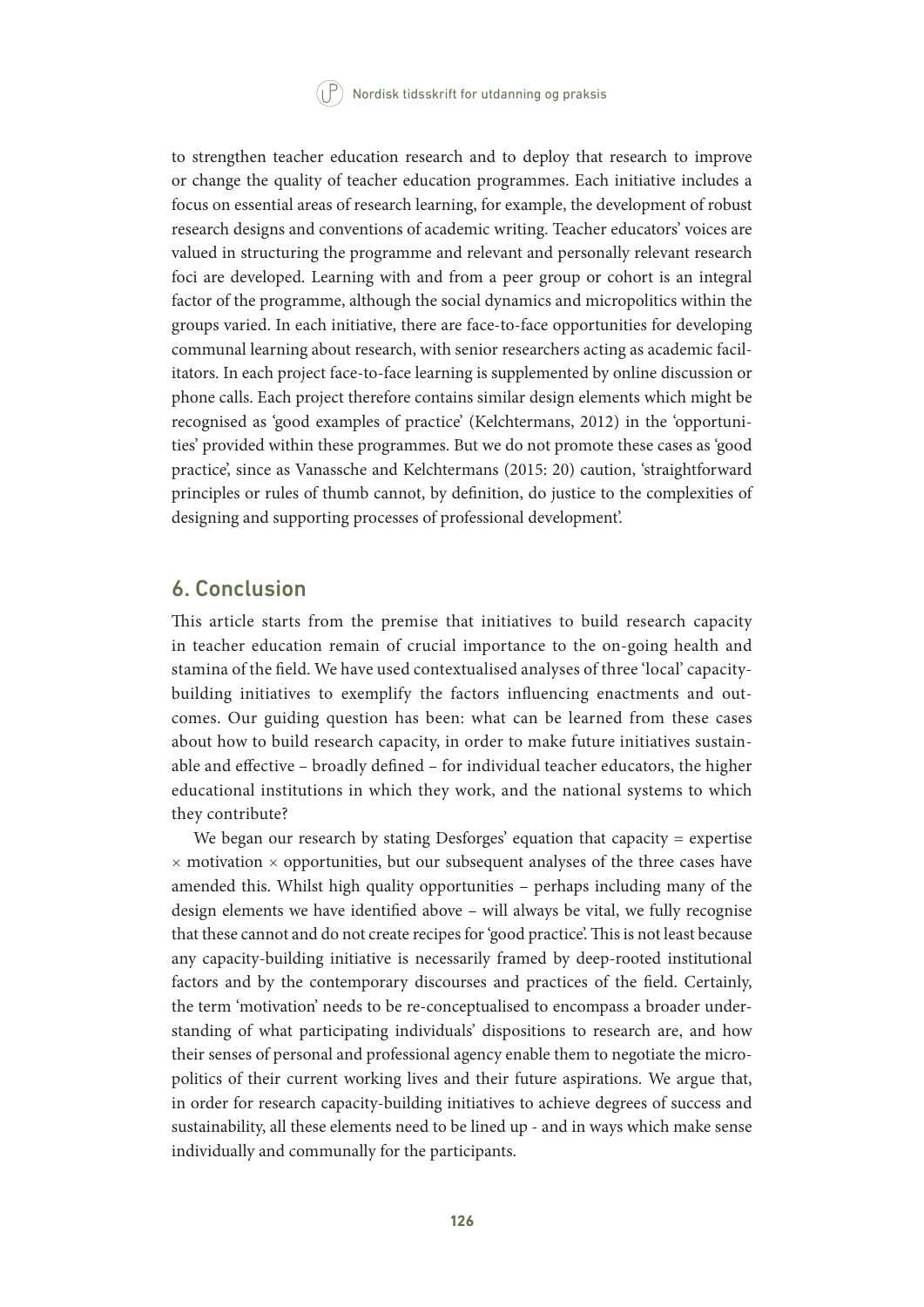In the longer term, we look forward to hearing more about the continuing development of NAFOL and its ambitious aims to transform Norwegian teacher education by equipping new cohorts of teacher educators to engage their students in high quality, research-informed learning. It is also envisaged that these teacher educators will contribute internationally to the body of original research in and on teacher education. This large-scale project then has the potential to be both local and global – that is truly 'glocal' – in its multiple impacts, and evidence the potential for research in and on teacher education to successfully meet its double research agenda of constructing meanings and understandings which are useful for the (institutional, professional, national, etc.) contexts within which these are generated, but also carry relevance beyond those local contexts.

A key piece of the puzzle here, as further exemplified in the UK and Flemish cases, is the development of successful partnerships between teacher educators and experienced researchers. In many ways, research is a craft – the craft metaphor suggesting the need for curiosity, wonderment and criticality, but also implying conceptions of knowledge and skills (for example, a careful understanding of theoretical frameworks and concepts to clearly frame and situate one's research interest, to make sense of data and report on findings), and thus specific training and mentoring. As evidenced in the three initiatives above, this continuous dialogue between teacher educators' 'lived' experiences of practice and the theoretical and methodological expertise of the research experts (or mentors) is best conceptualised as a broader, 'public' experience, embedded in groups of teacher educator researchers.

In our own practices as educators of teacher educators (Lunenberg et al., 2017), including as research mentors, we will endeavour to deploy the learning gained from writing this article in our own institutions and national contexts. And our current pan-European project, InFo-TED [\(https://info-ted.eu/](https://info-ted.eu/)), brings us ongoing opportunities to work with like-minded colleagues in ensuring that research capacity-building initiatives remain a central and vital element of European teacher education. This project currently operates with broader purposes and different scales from NAFOL but, even at its current (small) scale, it still offers powerful research capacity-building potential. We look forward to a time when such pan-European initiatives might be expanded and fully funded; then the potential for truly 'glocalised' research capacity-building in teacher education will be immense.

### References

- Cochran-Smith, M., & Zeichner, K. (Eds.). (2006). *Studying teacher education: The report of the AERA panel on research and teacher education*. Washington, DC: AEA and Lawrence Erlbaum Associates.
- Davies, S., & Salisbury, J. (2008). *Researching and learning together: inter-institutional collaboration as a strategy for capacity building*. Paper presented at the British Educational Research Conference (BERA), Edinburgh, September 2008.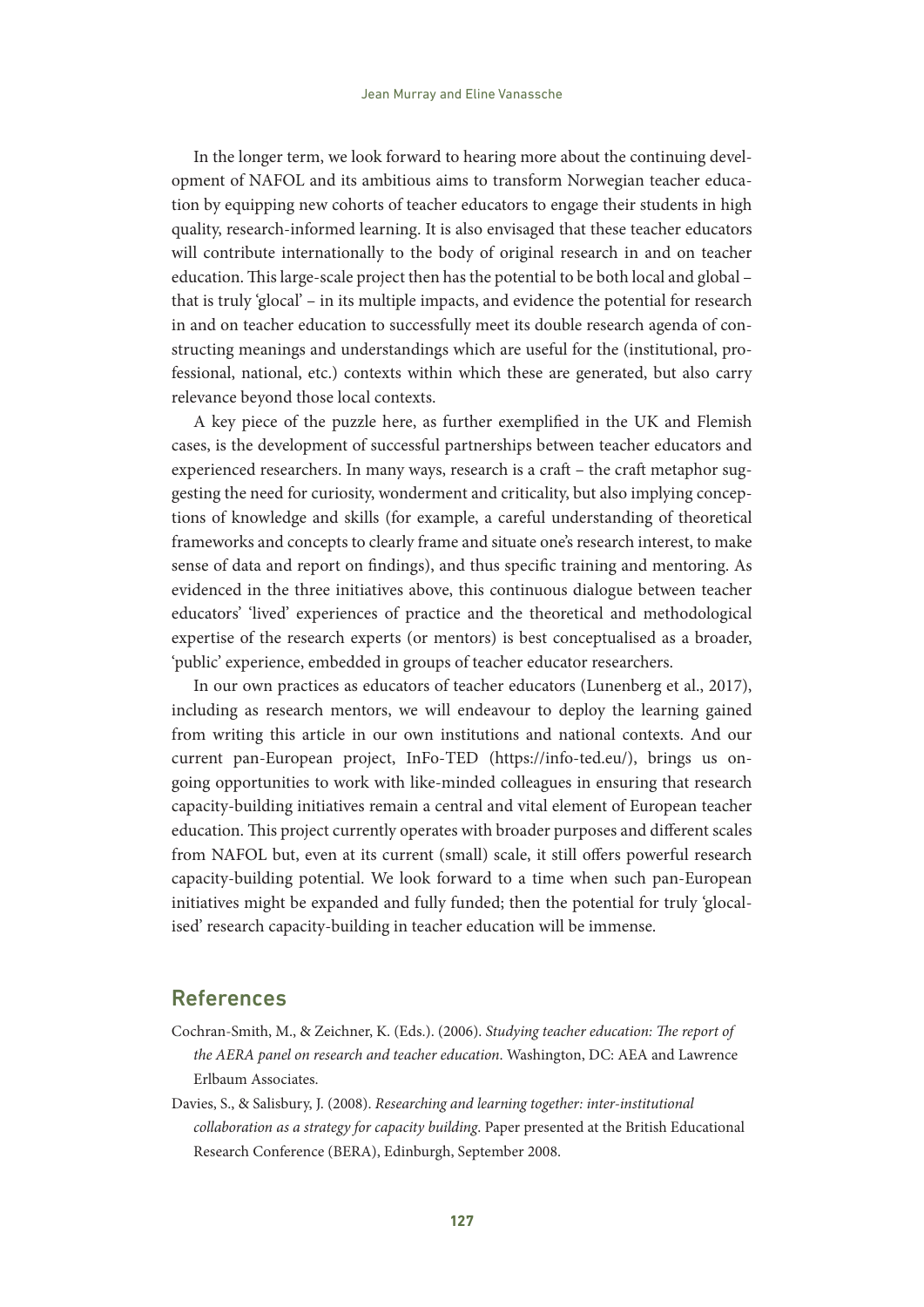Dean, M. (1999). *Governmentality: Power and rule in modern society*. London: Sage.

- Gardner, J. (2009). *External evaluation of the Teacher Education Research Network (TERN) 2008–09*. ESRC Project Report.<http://www.esrc.ac.uk/ESRCInfoCentre>accessed 18 November 2009.
- Kelchtermans, G. (2015). Learning from 'good examples of practice'. *Teachers and Teaching*, *21*(4), 361–365.
- Lunenberg, M., Murray, J., Smith, K., & Vanderlinde, R. (2017). Collaborative Teacher Educator Professional Development in Europe: Different Voices, One Goal. *Professional Development in Education, 43*(4), 556–572.
- Loughran, J. J., Hamilton, M. L., LaBoskey, V. K., & Russell, T. L. (Eds.). (2004). *International handbook of self-study of teaching and teacher education practices*. Dordrecht, The Netherlands: Kluwer Academic Publishers.
- Menter, I., Hulme, M., Murray, J., Campbell, A., Hextall, I., Jones, M., Mahony, P., Procter, R., & Wall, K. (2010). Teacher education research in the UK: The state of the art. *Swiss Revue of Educational Research*, *32*(1), 121–140.
- Murray, J., Jones, M., McNamara, O., & Stanley, G. (2009). Capacity = expertise  $\times$  motivation × opportunities: Factors in capacity building in teacher education in England. *Journal of Education for Teaching*, *35*(4), 391–408.
- Murray, J., Jones, M., McNamara, O., & Stanley, G. (2011). Institutional re-orientation attempts and their effects on academics in teacher education: A case study from England. In R. Adamson, J. Nixon & F. Su (Eds.), *The Reorientation of Higher Education: compliance and defiance* (pp. 65–92). London: Springer.
- Murray, J., & Mahony, P. (2011). *On learning from the research successful: Report on the higher education academy grant number* 546/7. ESCalate: Bristol.
- Murray, J. (2012). Performativity cultures and their effects on teacher educators' work. *Research in Teacher Education*, *2*(2), 19–23.
- Murray, J., & Kosnik, C. (Eds.). (2013). *Academic lives and identities in teacher education*. London: Routledge.
- Murray, J. (2016). Trends in teacher education across Europe. In I. Falus & J. Orgovanyi-Gajdos (Eds.), *New aspects in European teacher education* (pp. 6–17). Eger, Hungary: Eszterhazy Press.
- Newmann, F., Bruce King, M., & Youngs, P. (2000). Professional development that addresses school capacity: lessons from urban elementary schools. *American Journal of Education. 108*(4), 259–299.
- Pollard, A. (2008). Towards new strategic initiatives for research capacity in education: A discussion paper. *Building Research Capacity*, 13, 1–5.
- Ritter, J. K., Lunenberg, M., Pithouse-Morgan, K., Samaras, A. P., & Vanassche, E. (Eds.). (2018). *Teaching, learning, and enacting self-study research*. Dordrecht, The Netherlands: Springer.
- Smith, K. (2015). *NAFOL: Empowering Researching Teacher Educators at a National Level*. Presentation at the European Educational Research Conference, Budapest, 2015.